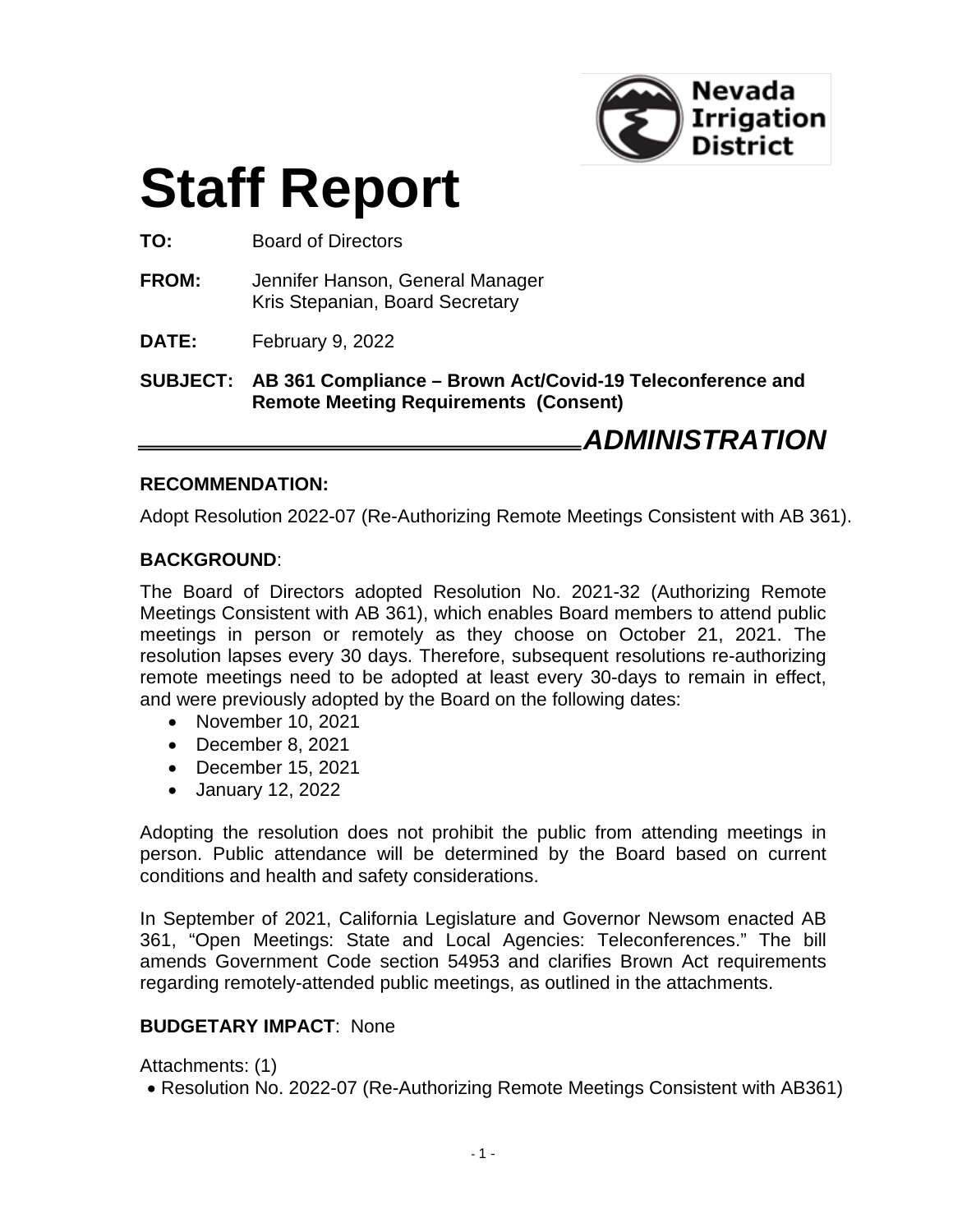

## RESOLUTION NO. 2022-07

OF THE BOARD OF DIRECTORS OF THE NEVADA IRRIGATION DISTRICT

### **RE-AUTHORIZING REMOTE MEETINGS CONSISTENT WITH AB 361**

**WHEREAS**, the Nevada Irrigation District ("District") is committed to preserving and nurturing public access and participation in meetings of the Board of Directors; and

**WHEREAS**, all meetings of Nevada Irrigation District's legislative bodies are open and public, as required by the Ralph M. Brown Act (Cal. Gov. Code 54950 – 54963), so that any member of the public may attend, participate, and watch the District's legislative bodies conduct their business; and

**WHEREAS**, the Brown Act, Government Code section 54953(e), makes provisions for remote participation in meetings by members of a legislative body by audio or video or both, without compliance with the requirements of Government Code section 54953(b)(3), subject to the existence of certain conditions; and

**WHEREAS**, a required condition of remote meetings is a declaration of a state of emergency by the Governor pursuant to Government Code section 8625, proclaiming the existence of conditions of disaster or of extreme peril to the safety of persons and property within the state caused by conditions as described in Government Code section 8558; and

**WHEREAS**, it is further required that state or local officials have imposed or recommended measures to promote social distancing, or, the legislative body meeting in person would present imminent risks to the health and safety of attendees; and

**WHEREAS**, the Board of Directors previously adopted Resolution Number 2021-32 on October 21, 2021, finding that the requisite conditions exist for the District's legislative bodies to conduct remote meetings without compliance with paragraph (3) of subdivision (b) of section 54953; and

**WHEREAS**, as a condition of extending the use of the provisions found in section 54953(e), the Board of Directors must reconsider the circumstances of the state of emergency; and the Board of Directors has done so; and

**WHEREAS**, emergency conditions persist in the District, specifically, on March 4, 2020, the Governor proclaimed State of Emergency to exist in California due to the COVID-19 pandemic, which proclamation is still active; and

**WHEREAS**, state and local officials have recommended social distancing measures, including masks, to slow the spread of COVID-19 and the contagious Delta variant, and to protect the vulnerable and immunocompromised members of the community; and